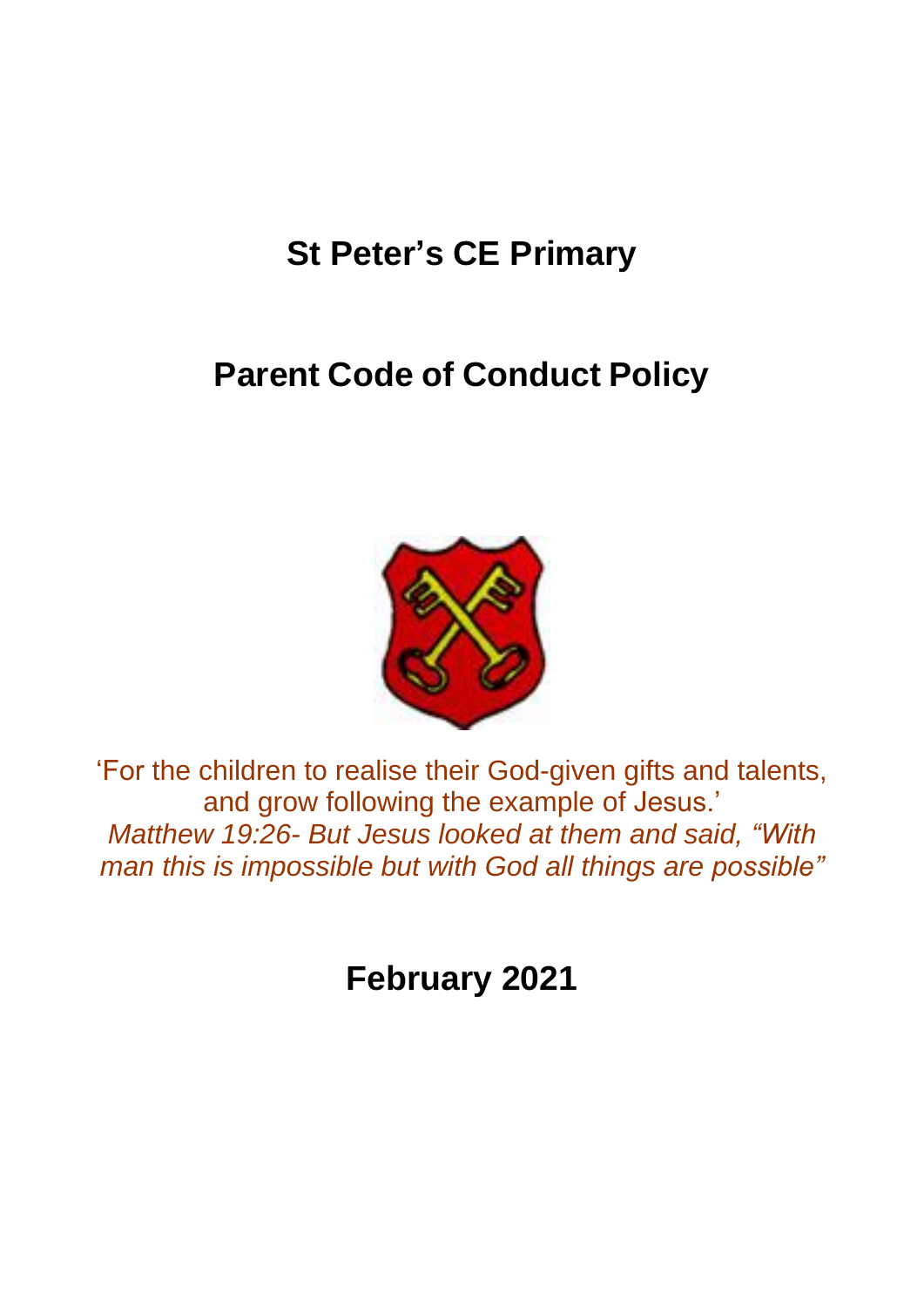# **St Peter's CE Primary School Parent Code of Conduct Policy**

# Introduction

We are very fortunate to have a supportive and friendly parent body. Our parents recognise that educating children is a process that involves partnership between parents, class teachers and the school community. As a partnership, our parents/carers will understand the importance of a good working relationship to equip children with the necessary skills for adulthood. For these reasons we continue to welcome and encourage parents/carers to participate fully in the life of our school.

# Purpose and Scope

The purpose of this policy is to provide a reminder to all parents, carers and visitors to our school about expected conduct. This is so we can continue to flourish, progress and achieve in an atmosphere of mutual understanding.

In terms of staff responsibility, we train our staff to maintain polite communications with parents and visitors and to behave at all times as ambassadors for the school. If a member of staff is rude or aggressive to a parent or visitor this would then be dealt with in accordance with our school's disciplinary procedures.

### **Guidance**

We expect parents, carers and visitors to:

- Respect the caring ethos and values of our school
- Understand that both teachers and parents need to work together for the benefit of their children.
- Demonstrate that **all** members of the school community should be treated with respect and therefore set a good example in their own speech and behaviour.
- Seek to clarify a child's version of events with the school's view in order to bring about a peaceful solution to any issue.
- Seek to clarify anything their child tells them [about any of their peers] with the school, rather than approaching that child's parent.
- Correct own child's behaviour especially in public where it could otherwise lead to conflict, aggressive behaviour or unsafe behaviour.
- Approach the school to help resolve any issues of concern.

### **In order to support a peaceful and safe school environment the school cannot tolerate parents, carers and visitors exhibiting the following conduct:**

- Disruptive behaviour which interferes or threatens to interfere with the operation of a classroom, an employee's office, office area or any other area of the school grounds including team matches.
- Using loud/or offensive language, swearing, cursing, using profane language or displaying temper.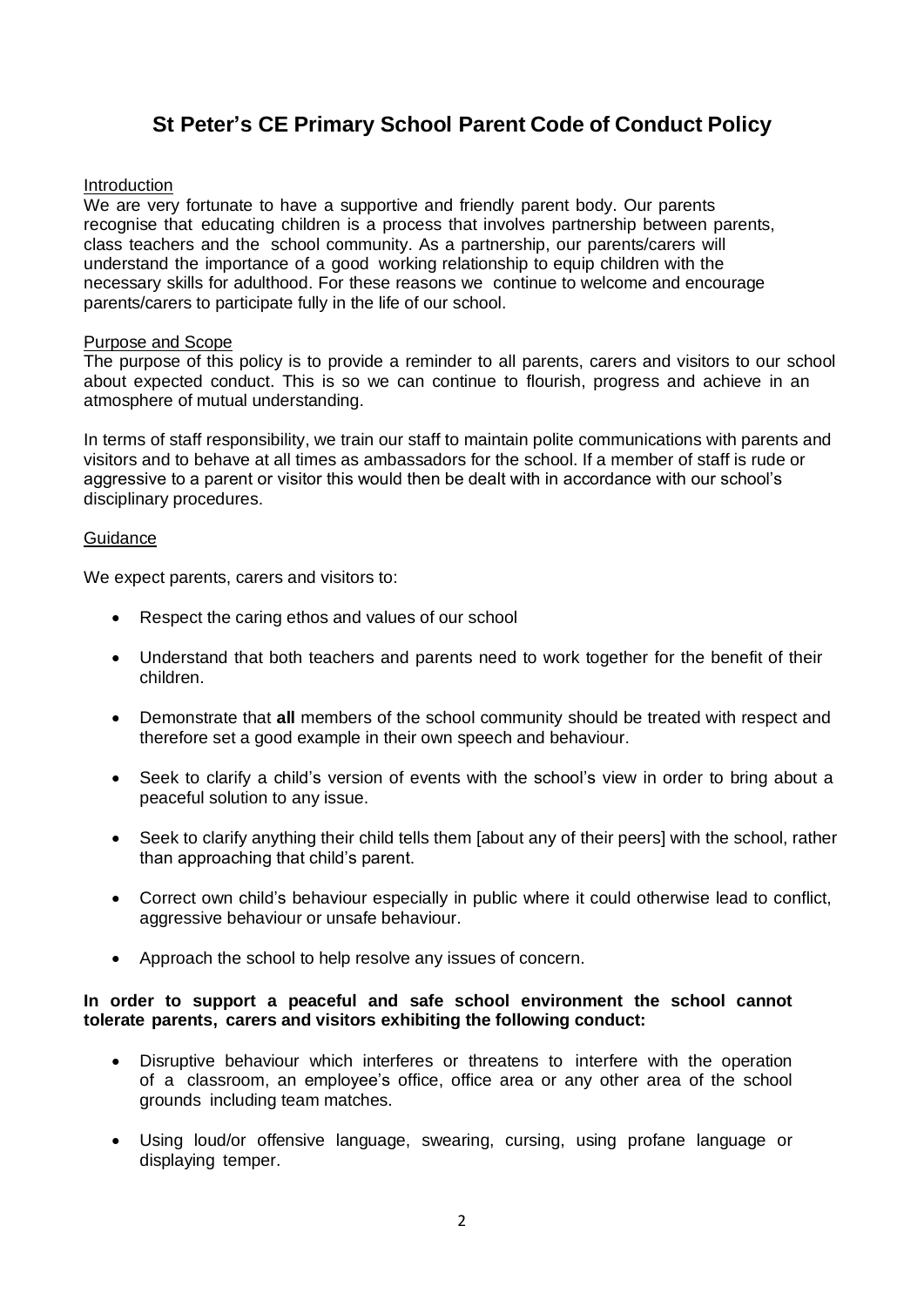- Threatening to do actual bodily harm to a member of school staff, Governor, visitor, fellow parent/carer or pupil regardless of whether or not the behaviour constitutes a criminal offence.
- Damaging or destroying school property.
- Abusive or threatening e-mails or text/voicemail/phone messages or other written communication
- Defamatory, offensive or derogatory comments regarding the school or any of the students/parent/staff, at the school on Facebook or other social sites. Any concerns you may have about the school must be made through the appropriate channels by speaking to the class teacher, Headteacher or the Chair of Governors, so they can be dealt with fairly, appropriately and effectively for all concerned.
- The use of physical aggression towards another adult or child.
- Approaching someone else's child in order to discuss or chastise them because of the actions of this child towards their own child. (Such an approach to a child may be seen to be an assault on that child and may have legal consequences).
- Smoking and consumption of alcohol or other drugs, or under the influence of alcohol or drugs, whilst on school property.

# **Harassment**

Harassment Situations can arise where staff find themselves subjected to a pattern of persistent and unreasonable behaviour from individual parents which is not abusive or overtly aggressive but which can be perceived as intimidating and oppressive. In these circumstances staff may be faced with a barrage of constant demands or criticisms which, whilst not particularly taxing or serious when viewed in isolation, can have the cumulative effect over time of undermining their confidence, wellbeing and health. In extreme cases this can be an offence under the Protection from Harassment Act 1997 and the Police can take action. In less serious situations the parent(s) will be informed by the Head teacher or a member of the Senior Leadership Team (or in the case of the Head teacher the Chair of Governors) that their behaviour is unacceptable and that action may well be taken if it continues.

# Abusive Telephone Calls

If a parent is shouting or threatening a member of staff down the telephone that member of staff should try to remain calm and ask the parent to stop shouting or threatening. If they do not stop then the member of staff should advise him/her that he / she intends to end the call and refer the matter to a senior member of staff ( in the case of the Head teacher she will refer the matter to the Chair of Governors). Staff should not be expected to listen to aggressive and threatening comments on the phone.

# Threatening Behaviour in Meetings

A member of staff should not meet with a parent alone if they have already been in receipt of a threatening phone call or email. If in a meeting a parent or visitor starts to raise their voice or make threatening or personal comments, the staff member should ask them to stop doing so. If the behaviour continues the member of staff will advise the parent that he/she will terminate the meeting and then do so. He / she should then refer the matter to a more senior member of staff.